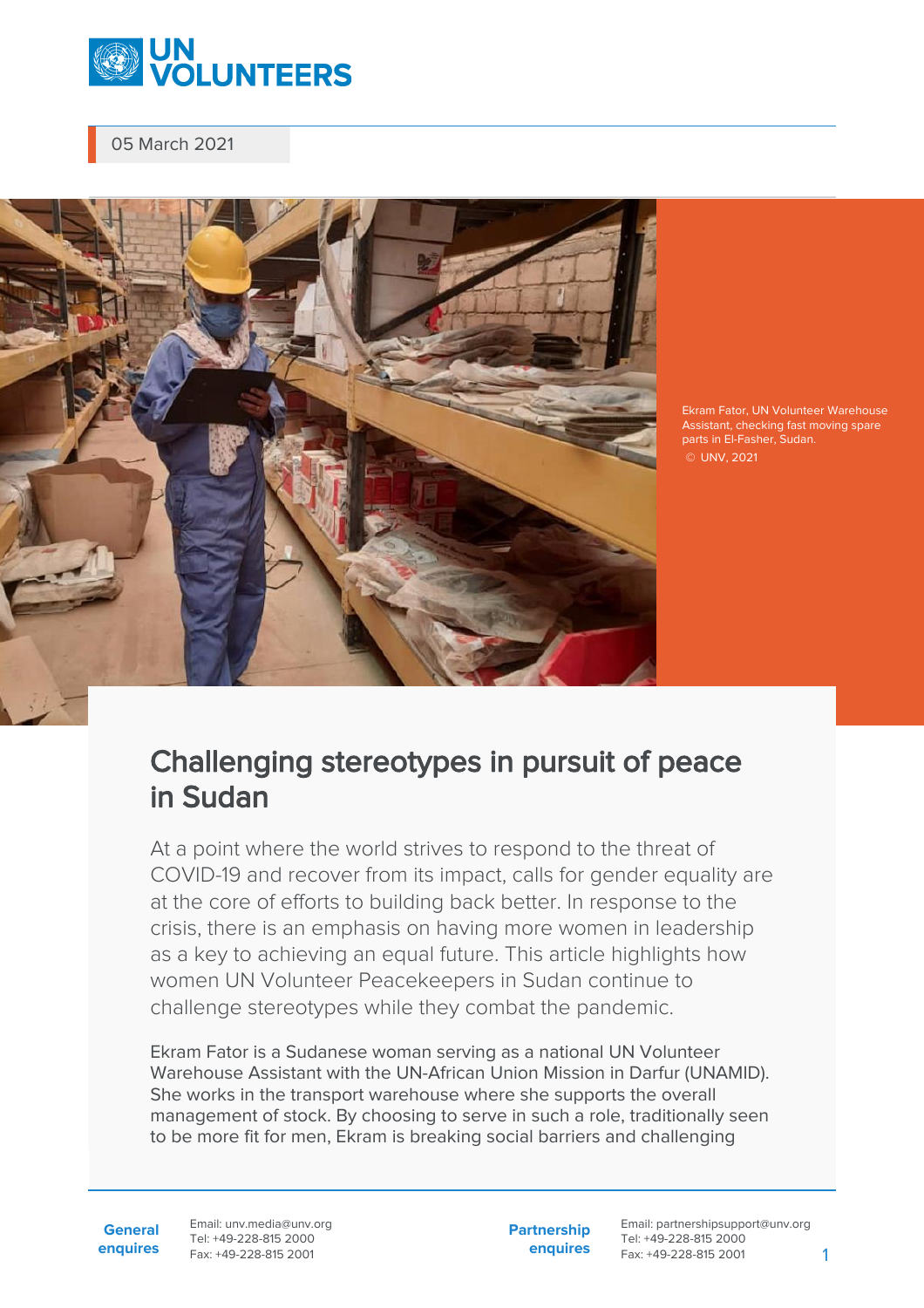

gender stereotypes.

 "Without women in leadership, women's empowerment cannot be pushed forward. Men can support by listening to women, advocating for their rights, and engaging with them," said Ekram when asked about necessary steps to promoting gender equality and women empowerment.

**44** "I want young women to know that being a leader is not related to gender, race, or religion. A woman can become a great leader. A person's leadership ability should depend on their individual strengths and personality traits. However, in many cases, women aren't encouraged to take on leadership roles as often as their male counterparts," states Ekram Fator, UN Volunteer Warehouse Assistant with UNAMID, Sudan.

Serving in a field with a predominantly male workforce, Makida Engdawork, from Ethiopia, is currently supporting the UN Interim Security Force for Abyei (UNISFA) as a UN Volunteer Engineering Operations Support Officer. She manages construction projects within the mission's facilities, including pathways, drainage systems, road crossings, and installing steel culverts. Her role helps ensure that the mission's civilian and military personnel have access to water and electricity, in addition to supporting the mission in providing humanitarian assistance and responding to emergency health needs.

Makida says she is familiar with traditions and customs that hold women back in some communities. Therefore, advocating for non-discriminatory policies towards women is key to having a future where more women can assume leadership roles. "More women leaders are needed, particularly in societies where the contributions of women are undervalued. Men can play their part by putting their trust in women and giving them opportunities," she adds.

**General enquires** Email: unv.media@unv.org Tel: +49-228-815 2000 Fax: +49-228-815 2001

**Partnership enquires**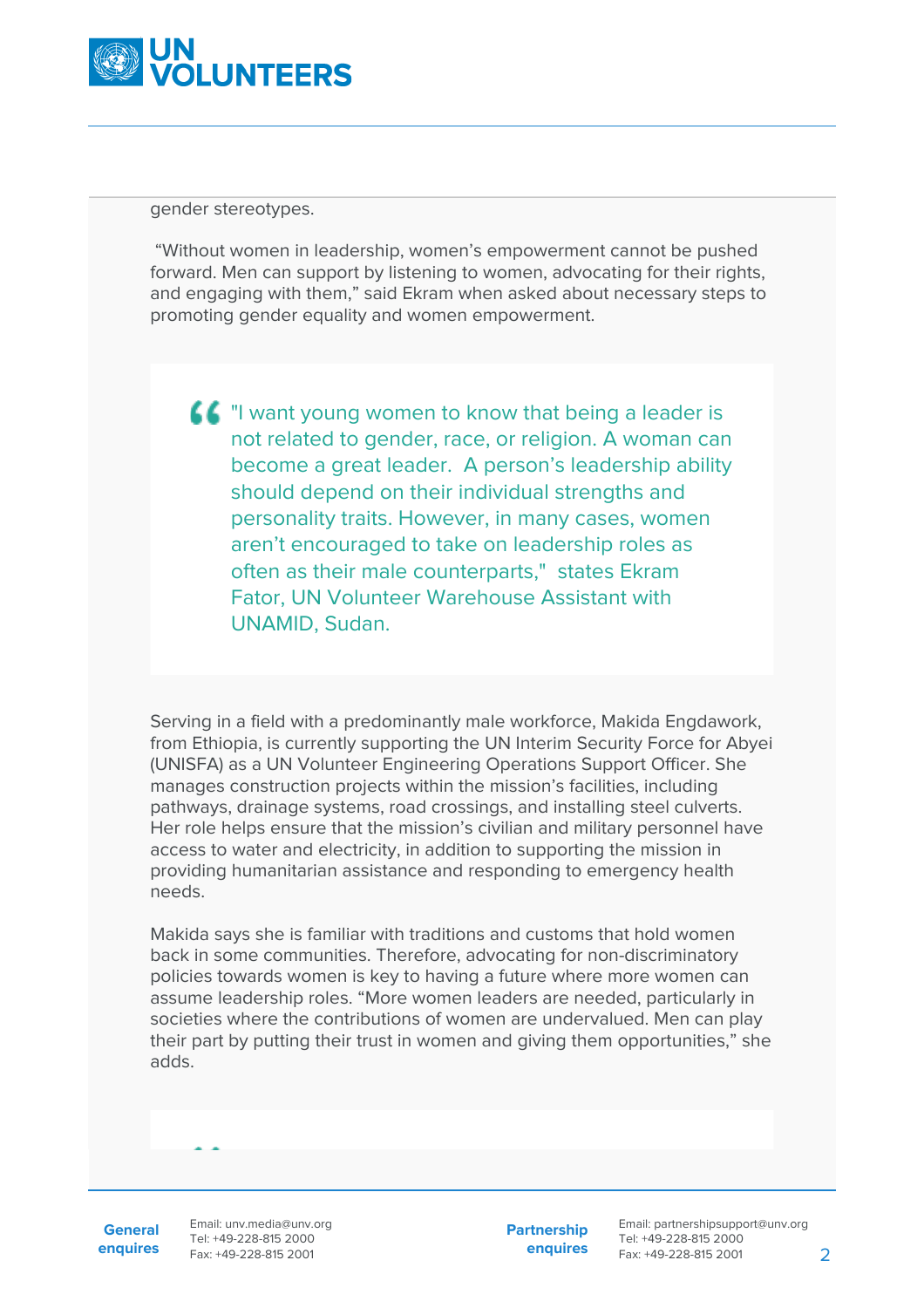

"Women have a power that lies in their souls. You **LA** need to focus on your goals and put in the work. The bigger the dream, the bigger the challenges. Women can do whatever men can do. Women like Angela Merkel, Jacinda Ardern and Oprah Winfrey are a testament to this. Believe in yourself, go forward, put your foot in this world and achieve your goal and say I won!" explains Makida Engdawork, UN Volunteer Engineering Operations Support Officer with UNISFA, Abyei.

For Anggerik Masthanm, from Malaysia, who serves as a UN Volunteer Nurse with UNISFA, the COVID-19 outbreak presented an unprecedented challenge, one which she chose to proactively rise to. Witnessing the heightened stress levels and the suffering of patients who had contracted the virus motivated Anggerik to learn more about caring for COVID-19 patients and those affected by it. She enrolled in a contact tracing course and subsequently became part of the Contact Tracing and Surveillance Committee within the Abyei mission. This experience made her realize that patients just needed to feel comforted and to have someone to talk to.

Misconceptions and gender stereotypes are also present in Anggerik's own explanation of why women are underrepresented in leadership. Women are not viewed as having the qualities necessary to become leaders. Thus, "breaking gender stereotypes is critical to having more women in leadership," she argues.

Like Ekram and Makida, Anggerik believes that men have a major role to play.

 $\blacksquare$  "Men can help by making sure women get the credit they deserve for their contributions. Men must also confront their biases and speak up for female colleagues who get interrupted when sharing their ideas. Moreover, men can guide and mentor women

**General**

**enquires** Fax: +49-228-815 2001 Email: unv.media@unv.org Tel: +49-228-815 2000

**Partnership enquires**